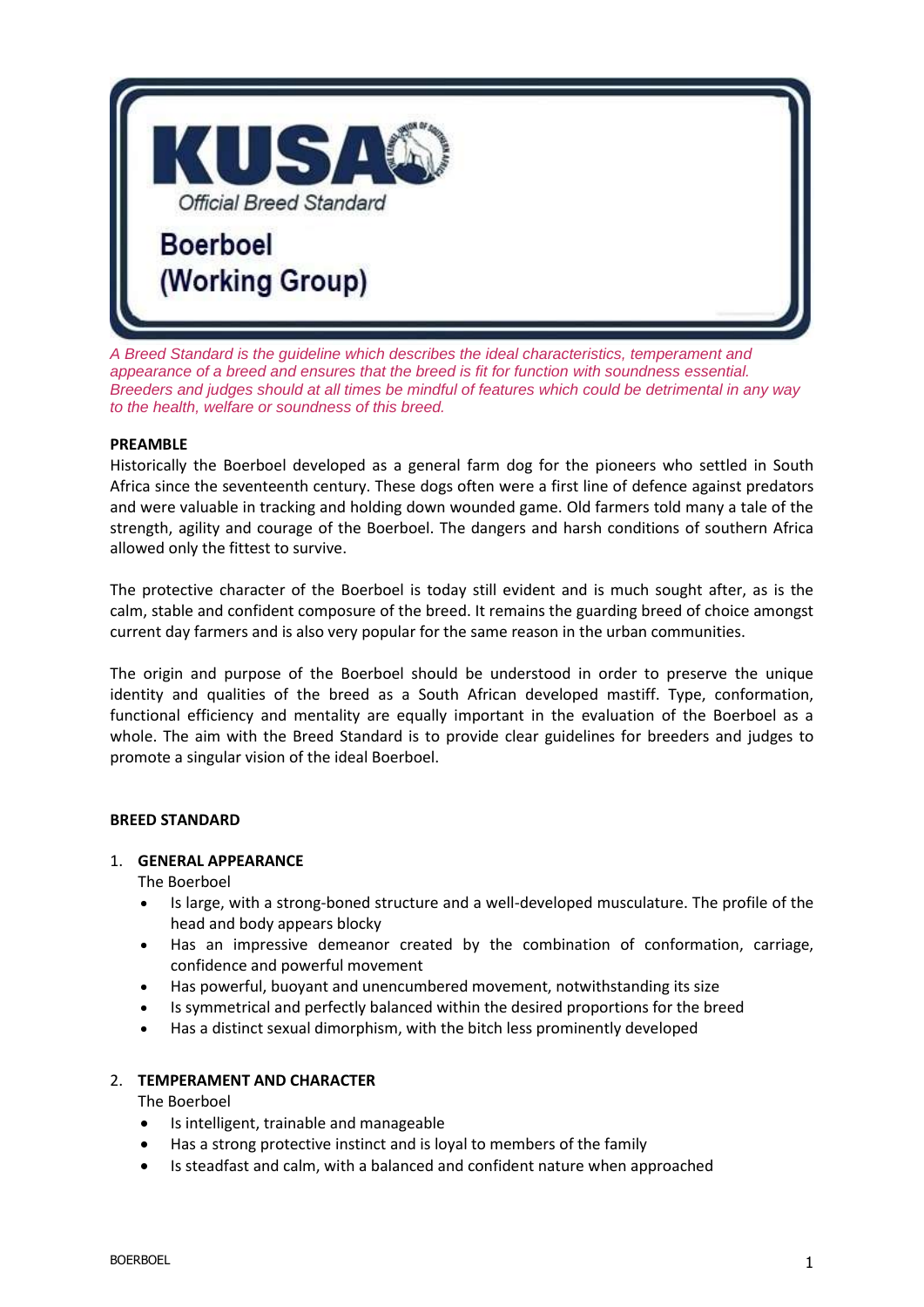- Is fearless and shows courage when threatened
- Requires training and firm handling from an early age

### 3. **HEAD**

 **The head** is impressive and a distinctive feature of the Boerboel It is blocky, broad, deep, fairly short and in proportion to the body It is muscular with well-filled cheeks The roof of the cranium (skull) is square, flat and muscular The zygomatic arch (cheek bone) is well muscled, but not too prominent

### 3. **HEAD (Cont'd)**

- The **stop** is definite, but not prominent gradually sloping and well filled between the eyes. It should not be steep, or an almost straight line between the nose and the occciput.
- The **muzzle** is broad, deep, well attached, filled below the eyes and narrows slightly towards the nose. The top line is straight and almost on a parallel plane with the cranial roof. The muzzle measures slightly more than a third of the total length of the head (approx. 10cm for the male and 8cm for the female of ideal height).
- The **nostrils** are large and widely spaced, with the septum (vertical line) of the nose perpendicular to the lower jaw.
- The **jaws** are strong, deep and wide, and taper slightly to the front.
- The **teeth** are white, strong, correctly spaced with complete dentition and a scissors bite (limited undershot discriminated against; overshot unacceptable)
- The **upper lip** is loose and fleshy. It just covers the lower lip and teeth in the front but should not hide the underline of the lower jaw on the sides.
- The **lower lip** is moderately tight without excessive jowls.
- The **eyes** are medium sized, round, forward facing and widely spaced, with an intelligent expression. It is well protected against the environment by firm and black-pigmented eyelids, showing no structural weaknesses. The colour of the eye is preferably dark brown but all shades of brown (preferably darker than the pelt) are acceptable.
- The **ears** are set wide and high and are carried close to the head. They are V-shaped with a broad base tapering to a rounded point that reaches almost down to a line extending from the mouth. When the dog is attentive the top of the ears and the skull, in between, should form a straight line.
- The **facial expression** should be intelligent, attentive and confident (**not** evasive, shy or threatening).

# 4. **THE NECK**

- The neck is powerful, of medium length, strong muscled and with a pronounced crest. (In the female the muscles are less accentuated but should remain in balance with the head and body)
- It is set medium high, flows smoothly into the sloping withers and forms a unit with the head and shoulders.
- The dewlap is noticeable but disappears towards the sternum

#### 5**. THE BODY**

- The body is approximately 15% longer than the height and is measured horizontally, from the point of the shoulder to a vertical line at the rear of the rump. (The length of the chest, loin and rump is approximately proportioned 2:1:1)
- It is blocky, muscular, solid and has good depth and width
- The back is broad and straight, with pronounced muscles that form an imperceptible arch in the top line over the lumber region.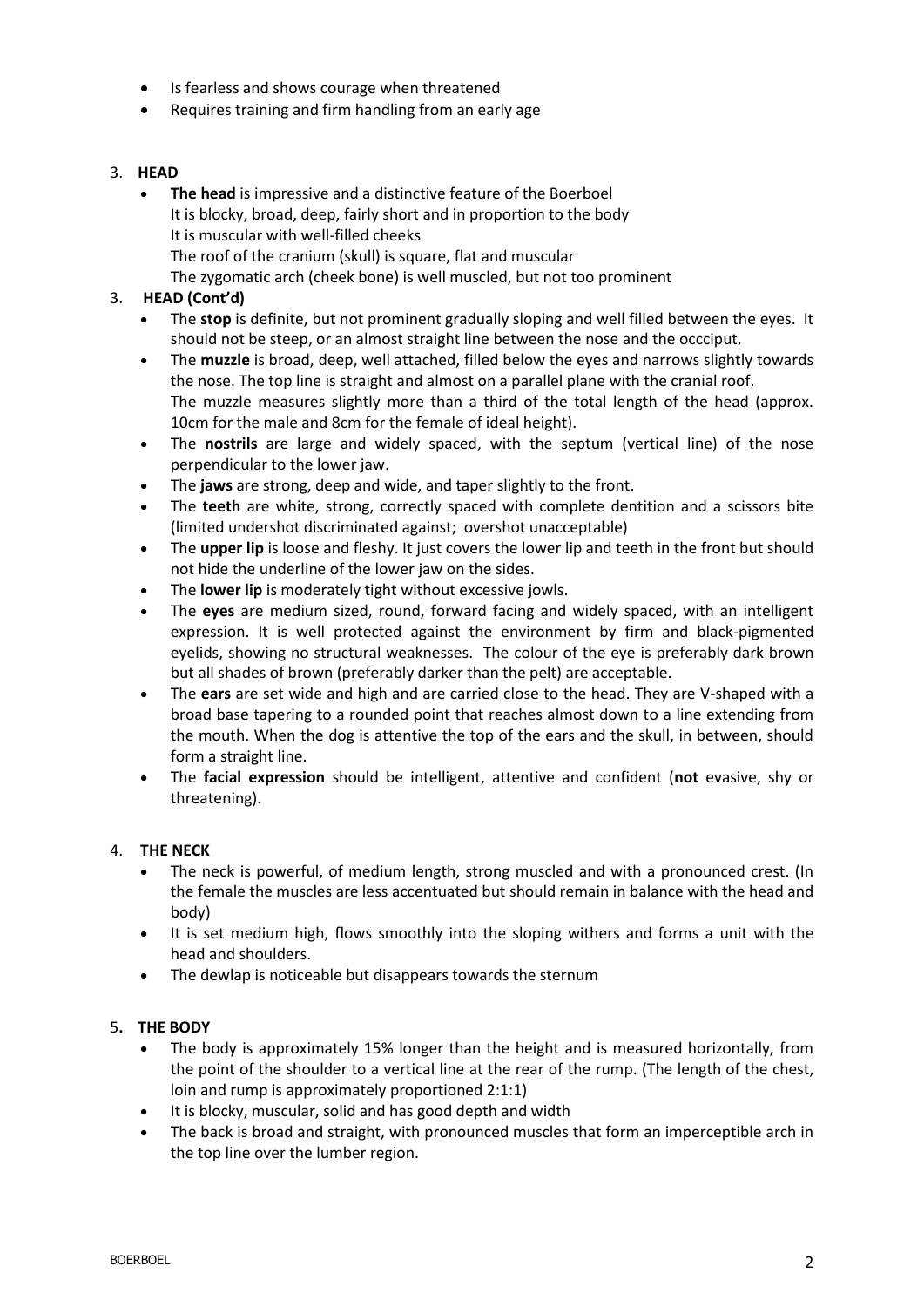- The brisket reaches down to the point of the elbow, which is approximately half the total height at the withers.
- The transitions between the chest, loin and rump are well filled and flowing.

### 6. **CHEST**

- The chest is long, broad and deep, with well-sprung ribs and strong developed pectoral muscles. It is filled behind the shoulder blades.
- The point of the sternum is level with the point of the shoulder
- The shoulder blades should be well-attached (not loose)

### 7. **THE LUMBER REGION, LOIN**

- It is short, straight and muscular, and slightly narrower than the chest and rump
- The flanks are well filled, only moderately tucked up and the depth is slightly less than the length of the loin.

#### 8. **THE RUMP, CROUP**

- The rump is broad, strong, muscular and in proportion to the rest of the dog.
- Its height should not exceed the height at the withers. The top line drops slightly towards the tail.
- The croup is broad and flat to provide a fulcrum (axel) towards powerful reach of the hind legs
- The **tail** is thick and set fairly high. It should be well covered with hair and without kink. Tails are traditionally docked but undocked tails are acceptable. Docking takes place at the 3<sup>rd</sup> or 4<sup>th</sup> caudal vertebrae. The natural tail should reach approximately to the hocks when the dog is standing.

**[\*refer note below]**

#### 9. **LEGS AND FEET**

 Weak and malformed limbs jeopardise the physical functionality that is required of the Boerboel and should be discriminated against.

#### 10. **THE FORELIMBS**

- Are strong boned, with well-defined muscles and sturdy joints.
- Should be correctly angulated from the well-sloped shoulder blade down to the metacarpus (pastern).
- Should form a vertical line from the point of the shoulder down to the paws, with the elbows held close and parallel to the chest when viewed from the front
- Seen from the side the forearm should be vertical from the elbow to the carpus. The metacarpus is short, thick and strong and angles very slightly forward
- The forepaws point straight forward, are large, round, strongly boned and compact. The toes are well arched, with curved black toenails and protected by hair in between. The pads are thick, tough and black.

#### 11. **THE HINDLIMBS**

- Are strong boned, sturdy and muscular
- The joints should be sound, strong and correctly angulated to support the powerful propulsion from the hindquarters during movement
- The upper thighs are broad, deep and muscular as seen from the side and the rear
- The lower thighs have well defined muscles and show substance down to the hocks
- The metatarsus is broad, relatively short and perfectly upright. The front is in a vertical line with the rear of the rump.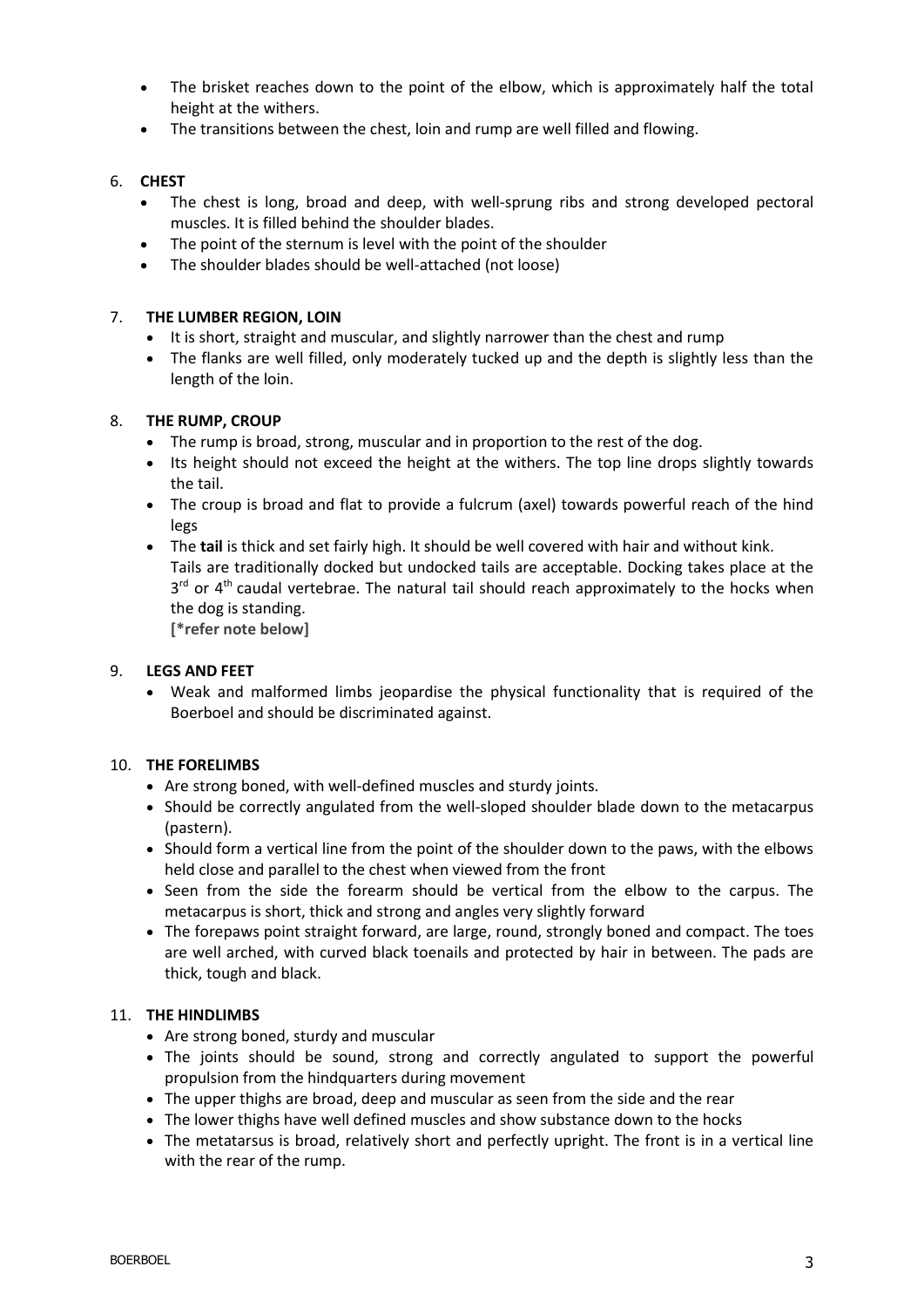- From the rear the profile of the hindquarters should form an inverted U, with the stifles pointing straight forward and the hocks straight backwards.
- The hind paws point straight forward, are slightly smaller than the forepaws but have the same quality.

## 12. **MOVEMENT**

- The movement is strong, purposeful, buoyant and fluent, with comfortable reach in front and rear
- The legs and body should move in line front to rear. The feet moves closer to a center line as speed increases, forming a V shape in the observers mind.
- Whilst converging towards the center line of travel, the legs should never cross.
- At all gaits the top line is firm and strong, without swaying, or dipping in the middle, and without excess body roll.
- Weak, unsound or plodding movement should not be tolerated.

#### 13. **THE SKIN**

- The skin is thick and loose but fits smoothly
- A small dewlap is permissible and moderate wrinkles over the forehead when the dog shows interest.

### 14. **PIGMENTATION**

- The Boerboel is well pigmented, especially on the lips, palate, the skin and hair around the eyes, nose bulb, paw pads, toenails, the anus and the skin and hair around the genitals.
- Only dogs with black eumelanin pigmentation are acceptable.

### 15. **THE COAT AND COLOUR**

- The coat is short, dense, smooth and shiny
- The recognised colours / colour patterns are (with or without a mask):
	- All shades of red, brown, yellow (fawn)
	- Brindle:

Brindle is a colour pattern with irregular vertical lines of only black hair on red, brown or yellow base

Irish markings are permissible to breed with, but should be discriminated against in the show ring.

- All these colours and colour patterns should be accompanied by good pigmentation.
- **No other colours or colour patterns and tan markings are acceptable.**

#### 16. **SIZE**

 Is determined by the ideal height at the withers and desirable ratios between the height and the measurements of the various parts of the external anatomy The ideal height for a dog is 66cm (lower than 60 cm is unacceptable) The ideal height of a bitch is 61cm (lower than 55 cm is unacceptable)

#### 17. **GENITALS**

Male animals should have two apparently normal testicles fully descended into the scrotum.

#### **FAULTS**

Any departure from the foregoing points should be considered a fault and the seriousness with which the fault should be regarded should be in direct proportion to its degree.